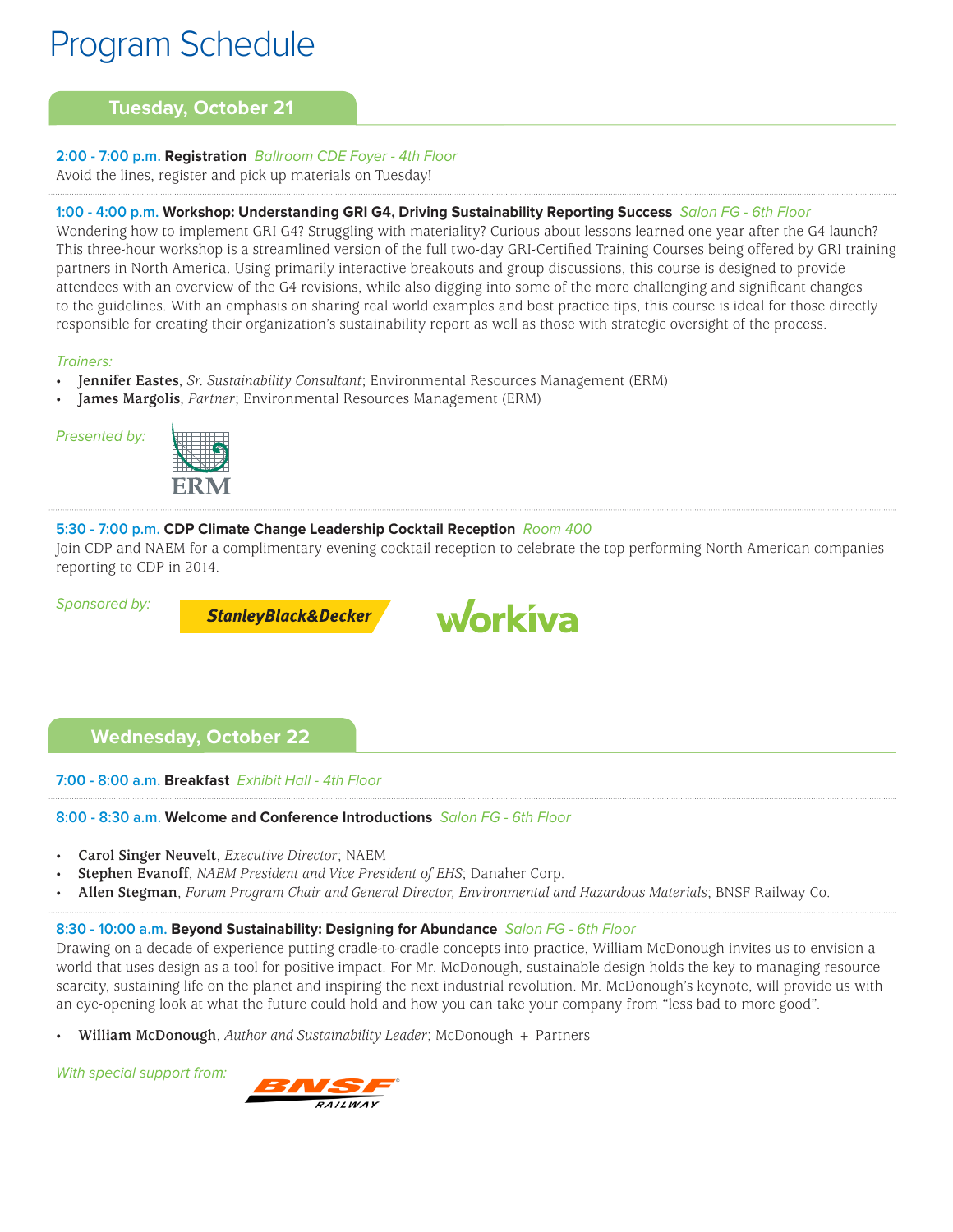# **Wednesday, October 22**

#### **10:00 - 10:30 a.m. Morning Break** Exhibit Hall - 4th Floor

#### **10:30 a.m. - 12:00 p.m. Concurrent Sessions** 4th Floor

#### **Session 1: Allocating Limited Resources to Deliver Compliance and Sustainability Results** Room 406

Handling numerous compliance programs, management systems and sustainability initiatives with one team, especially a decentralized team, can be a struggle. This session will feature brief presentations and a panel discussion with organizations that are successfully navigating these challenges. In this session, you will gain insight into how your peers are managing these competing priorities, with a focus on program structures, staffing, and budgets and learn what efforts have proven successful.

- **Pat Brush**, *Vice President of HSE, Quality & Industrial Risk Management*; Air Liquide S.A.
- **Brian Burnikel**, *Sr. Manager of EHS*; The Boeing Co.
- **Mark Hause**, *Environmental Competency Leader*; DuPont

Moderator: **Brad Waldron**, *Director of Corporate Risk Management*; Caesars Entertainment Corp.

#### **Session 2: Utilizing Management Information Systems and Tools for Innovative Results** Room 408

This session will explore case studies from EHS and Sustainability managers who've utilized management information systems to achieved unexpected value and results. By considering the two-way use of EHS and non-EHS applications, the speakers will share ideas and inspiration for cost-sharing and collaboration that attendees can apply in their own organizations. Attendees will leave the session with specific ideas for ways to leverage their existing tools for new or different applications as well as share innovative uses they've employed at their own organizations.

- **Paul Dober**, *Environmental Business Analyst*; American Electric Power Co. Inc.
- **Dina Kuykendal**, *EHS Director*; Baker Hughes
- **Laura Scott**, *Manager of Environmental Business*; NRG Energy Inc.
- **Tony Shea**, *Director of Environmental Compliance*; NRG Energy Inc.

Moderator: **Anne Heinrich**, *Associate*; E2 ManageTech Inc.

#### **Session 3: Leveraging Leadership Metrics and Goals to Drive World-Class EHS&S Programs** Room 410

Many of our high-performing EHS programs are at risk of stagnating, or worse, declining due to competing priorities, personnel changes, and budget constraints. Setting different leadership goals enables us to make a step-change in EHS performance. In this panel discussion, you will learn how others manage the dilemma of setting goals related to performance versus goals to drive site-specific behaviors. Hear how your peers balance the demands of external metrics with internal goals. How do worldclass EHS leaders combine lagging and leading indicators to drive EHS leadership behaviors? Hear and share best practices for integrating global EHS goals into business management systems.

- **James Bilgo**, *Manager of Environment, Health and Safety*; Kohler Co.
- **Richard Love**, *Manager of Environmental Sustainability*; United Technologies Corp.
- **Steve Sacco**, *Sr. Vice President of Environment, Health, Safety & Sustainability*; Schneider Electric SE

Moderator: **Michelle Redfield**, *Director, Safety, Environment & Process Improvement*; Schneider Electric SE

#### **Session 4: Integrating Sustainability into the Business... The Journey** Room 412

EHS and sustainability professionals are often confronted with how best to integrate sustainability into the mainstream disciplines of their organizations. This journey introduces question such as: 'How do you define sustainability?' 'How do you gain support from the C-Suite?' and 'How do you measure the results of your program?' The speakers in this session will share their individual journeys to address these challenges and to integrate sustainability, as they define it, into their organizations.

- **Richard Crowther**, *Manager of Sustainability*; Coca Cola Refreshments
- **Thomas Day**, *Chief Sustainability Officer*; United States Postal Service
- **Tim Lindsey**, *Global Director of Sustainable Development*; Caterpillar Inc.

Moderator: **Jamey Jones**, *Vice President of Compliance and Environmental Affairs*; TruGreen

**12:00 - 1:15 p.m. Roundtable Discussions Luncheon** Salon FG - 6th Floor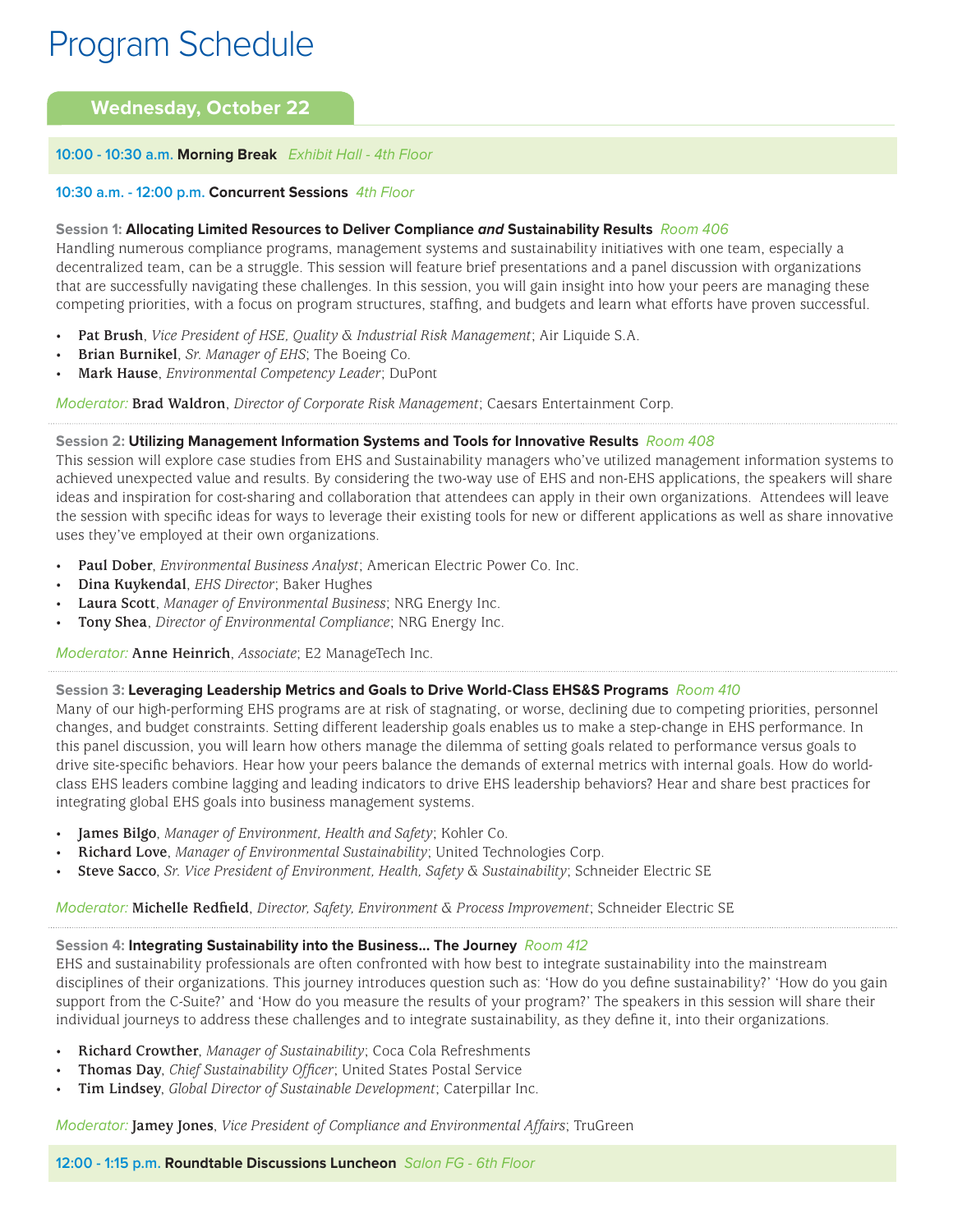# **Wednesday, October 22**

# **1:30 - 3:00 p.m. Concurrent Sessions** 4th Floor

### **Session 5: Proactive Risk Management - Identify, Quantify and Communicate** Room 406

Risk management has become a hot topic in board rooms across the nation and EHS and Sustainability are key components of those discussions. Attend this session to learn about successful risk management programs and begin to develop your own risk management plan. You will get tools to identify, quantify, and communicate the financial benefits of EHS and Sustainability Risk Management; learn how to engage the right stakeholders; and how to build the business case. You'll leave the session with a path forward to enhance your plan and impress your board members.

- **Susan Apel**, *Partner*; K&L Gates LLP
- **Nicole Hamilton**, *Manager of EHS*; Ashland Inc.
- **Brad Waldron**, *Director of Corporate Risk Management*; Caesars Entertainment Corp.

# Moderator: **Kenny Ogilvie**, *CEO*; EHS Support

# **Session 6: Innovations to Reduce Compliance Costs and Time** Room 408

Time is money and money talks. Sound familiar? So, how do you find more time and more money? Hear from your peers on innovative ways to achieve these goals while overcoming workplace challenges. This session will include methods to improve compliance, reduce property risk and EHS incidents, speed up permit time and improve processes that provide financial value or other benefits to the business. This session will also address the challenges of maintaining compliance when faced with fewer resources and ever expanding responsibilities. Finally, we will hear successful strategies to show the value of these efforts.

- **Debra Briggs**, *Corporate Director of EHS*; Cargill Inc.
- **Chris Nelson**, *Environmental Permitting Manager*; 3M Co.
- **Greer Tidwell**, *Director of Environmental Management*; Bridgestone Americas Tire Operations

Moderator: **Kristin Meek**, *Sr. Project Manager*; AMEC Environment & Infrastructure

# **Session 7: Driving Business Value through External Reporting** Room 410

Companies are continually looking at ways to be accountable and transparent to stockholders, but how about driving competitive advantage, strengthening your brand and engaging customers and investors? Attend this session and learn how three leading companies are fine-tuning their reporting strategy to achieve their core sustainability communication goals, as well as reap some of these additional business benefits. Learn from these veteran reporters who will share rich insights on how to overcome reporting challenges and set your reporting strategy to ensure maximum value.

- **Holly Emerson**, *Senior Analyst, Product Stewardship, Center for Energy Efficiency Sustainability*; Ingersoll-Rand Inc.
- **Bruce Karas**, *Vice President of Environment and Sustainability*; The Coca-Cola Co.
- **Sandy Nessing**, *Managing Director of Sustainability & EHS Strategy & Design*; American Electric Power Co. Inc.

#### Moderator: **David Bubenick**, *Director of Carbon Management Services*; CB&I Co.

# **Session 8: Water - Material Risk or Business Opportunity?** Room 412

You know water is a valuable natural resource, but does it rise to the level of a material risk? Have you thought about how global water needs and the implications of future demands may affect your company? How do you move beyond price when assessing the value of water or justifying reduction projects? Learn how companies are taking action to improve their corporate water stewardship and discover how opportunities from water are being realized. Hear the latest from CDP's Water Program and gain insight as to how your peers are identifying, managing and reducing their water risks. Come away with an understanding of how the water/energy nexus may expand your consideration of water as we explore this systemic resource management challenge.

- **Christina Copeland**, *Sector Manager, Disclosure Services*; CDP
- **Michael Hightower**, *Distinguished Member of Technical Staff*; Sandia National Laboratories
- **Scott Stallard**, *Sr. Manager of Environmental Sustainability*; Lockheed Martin Corp.

Moderator: **Hal Ehrhardt**, *Manager of Energy and Environment*; Lockheed Martin Corp.

**3:00 - 3:45 p.m. Afternoon Break** Exhibit Hall - 4th Floor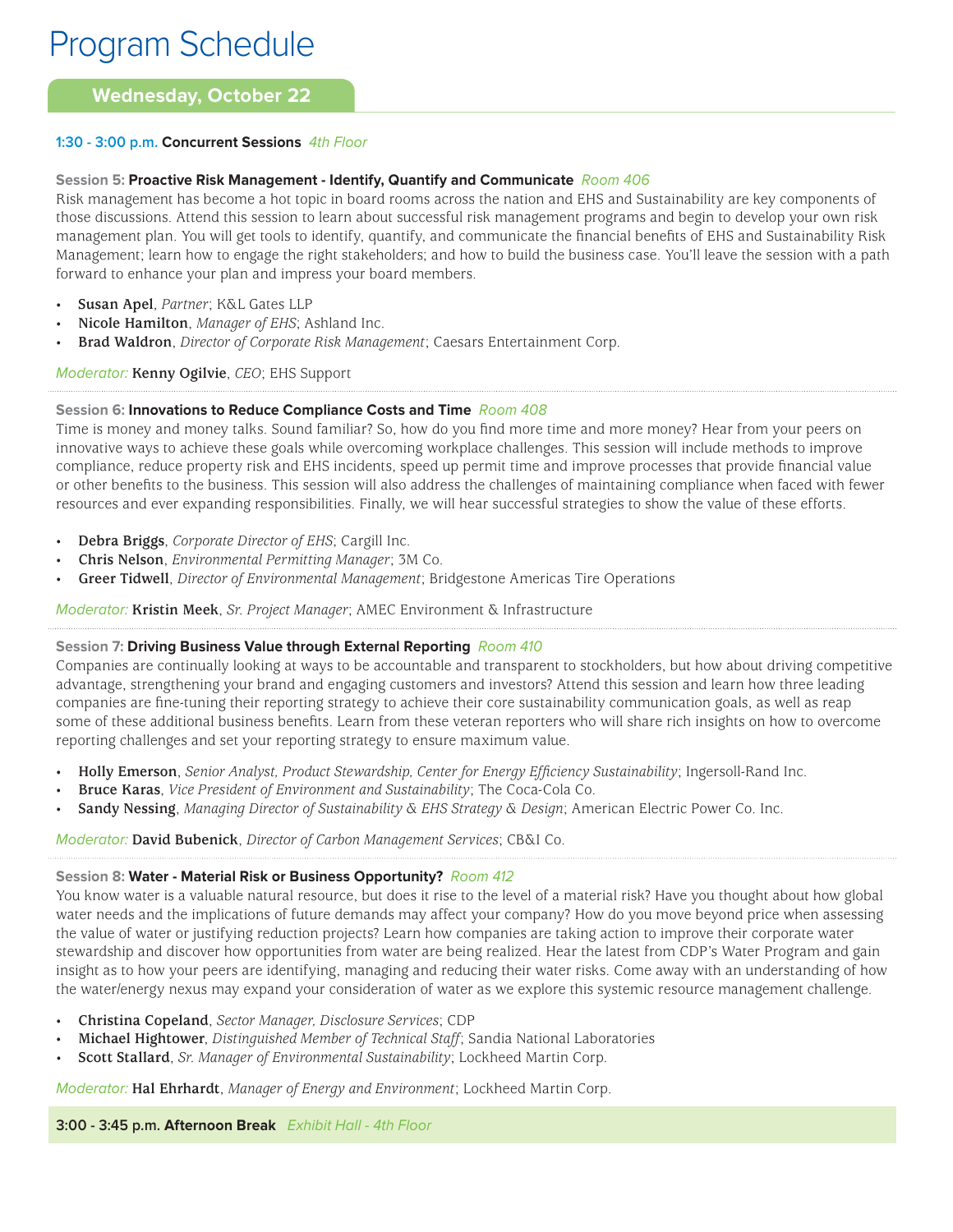# **Wednesday, October 22**

# **3:45 - 5:15 p.m. Concurrent Sessions** 4th Floor

# **Session 9: Addressing EHS Challenges throughout the Mergers & Acquisitions Life Cycle** Room 406

EHS managers have an important role in identifying and quantifying the risks that are material to the outcome of Merger and Acquisition (M&A) deals. The due diligence period is often brief and deal teams look to EHS to ensure potential future liabilities are identified and addressed. Learn how your peers identify, quantify and communicate M&A risks, from pre-deal through the postdeal integration process. You will also hear from members of the NAEM M&A working group on lessons learned and ideas shared throughout their 2014 working sessions.

- **Hal Ehrhardt**, *Sr. Manager of Energy and Environmental Programs*; Lockheed Martin Corp.
- **Curt Michols**, *Sr. Principal Specialist of Global EHS and Energy*; Abbott Laboratories
- **Juan-Carlos Tabora**, *Environmental and Sustainability Manager*; Ryder Inc.
- **Seaton Thedinger**, *Associate*; Hogan Lovells
- **Sam Waldo**, *Director of EHS and Support Services*; Amphenol Corp.

Moderator: **Lori Smargiassi**, *ESH Engineer*; Lockheed Martin Corp.

# **Session 10: Regulatory Hot Topics & Emerging Issues** Room 408

This session will provide attendees with a review of emerging regulatory issues and regulatory changes and updates. A special focus will be given to regulations at the federal, state and global levels. You will leave the session with a thorough review of current and pending regulatory changes, as well as a list of issues to keep an eye on for 2015.

- **Douglas Bryden**, *Environment and Operational Regulatory Partner*; Travers Smith LLP
- **Alex Dunn**, *Executive Director*; ECOS
- **Scott Fulton**, *Principal*; Bevridge and Diamond PC

Moderator: **Karen Hansen**, *Principal*; Beveridge and Diamond PC

# **Session 11: Measuring Your Training Effectiveness** Room 410

Organizations spend a lot of time creating and delivering training to increase knowledge and skill levels for their employees. How can you be sure that this is time well spent? Learn how other companies measure their training effectiveness and are using their training metrics to improve their programs.

- **James Basore**, *EHS Training Manager*; Lawrence Berkeley National Laboratory
- **Mark Fowler**, *EHS Facilities Manager*; Philips Invivo
- **Gary Gioioso**, *Director of Organizational Development*; Philadelphia Gas Works

Moderator: **Annette Russo**, *Sr. Manager of Communications and Training, EHS&S*; Johnson & Johnson

**Session 12: Charting a Green Products Strategy: Setting the Scope and Demonstrating Value to Stakeholders** Room 412 Companies are under increasing pressure to provide more sustainable products that take the impacts of the full product life cycle into account, and to respond to customer demand for life cycle information. This session will explore how a company defines greener products, sets the scope of what attributes to include and what goals to strive for, responds to key customer requests for life cycle information, and communicates the value to stakeholders.

- **Johanna Jobin**, *Head of Corporate Responsibility & Community Affairs*; EMD Millipore
- **Ray Sharples**, *Manager of Product Stewardship, Medical Devices and Diagnostics*; Johnson & Johnson
- **Lanita Stevens**, *Manager of Product Stewardship and Sustainability*; USG Corp.

Moderator: **Margaret Enos**, *Manager of Product Stewardship*; Baxter International Inc.

**5:30 - 7:00 p.m. Networking Reception** Exhibit Hall - 4th Floor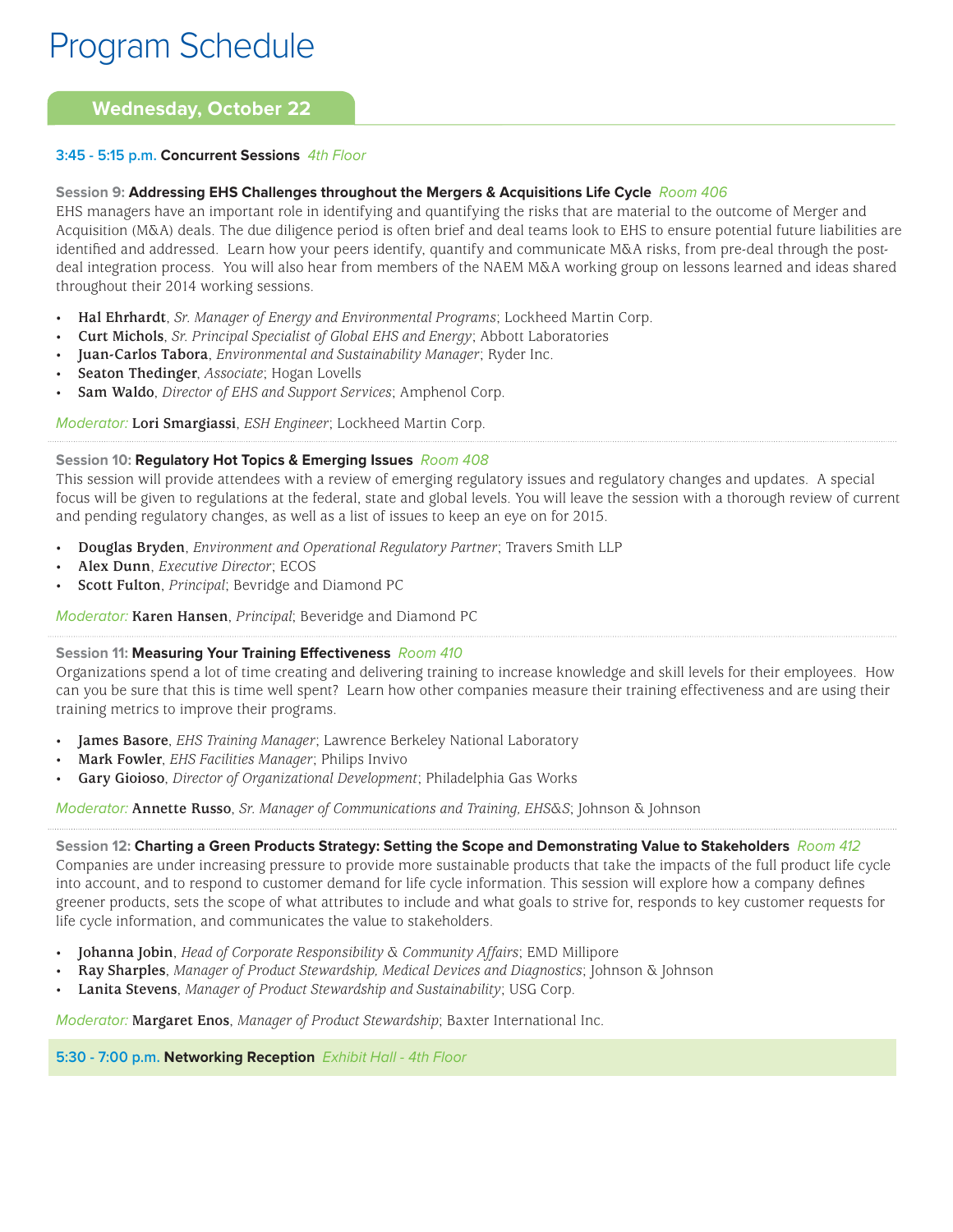# **Thursday, October 23**

### **7:30 - 8:15 a.m. Breakfast** Exhibit Hall - 4th Floor

#### **8:15 - 8:30 a.m. Opening Remarks** Salon FG - 6th Floor

- **Virginia Hoekenga**, *Deputy Director*; NAEM
- **Rick Taylor**, *Vice President of Environment, Health and Safety*; Parker-Hannifin Corp

#### **8:30 - 10:00 a.m. Everybody's Business: The Unlikely Story of How Big Business Can Fix the World** Salon FG - 6th Floor

This year, we are proud to introduce the provocative ideas of Lucy Parker and Jon Miller, Partners at the Brunswick Group and authors of the book "Everybody's Business: The Unlikely Story of How Big Business Can Fix the World." They bring a fresh point of view to the relationship between business and society, and how corporate leaders should think about environmental stewardship. This inspiring presentation will help you think creatively about how your business can solve global environmental problems while making a profit.

- **Lucy Parker**, *Partner*; The Brunswick Group
- **Jon Miller**, *Partner*; The Brunswick Group

Moderator: **Carol Singer Neuvelt**, *Executive Director*; NAEM

**10:00 - 11:00 a.m. Morning Break** Exhibit Hall - 4th Floor

#### **11:00 a.m. - 12:30 p.m. Concurrent Sessions** 4th Floor

#### **Session 13: Employee Engagement to Drive Continuous EHS&S Improvement** Room 406

Creating an engaged workforce can be a key to continuous EHS&S improvement. Join us to hear from EHS leaders who have deployed programs that were championed by an engaged workforce. They'll share their strategies for measuring and increasing engagement levels, as well as how they used performance metrics to demonstrate continuous improvement. You'll come away with proven programs and tactics for increasing engagement and taking EHS performance to the next level.

- **Sarah Gibson**, *Environmental Programs Manager*; Dell Inc.
- **Marty Healy**, *Enterprise EHS Leadership Team*; W. L. Gore & Associates Inc.
- **Ryan McMullan**, *Environmental and Safety Manager*; Toyota Motor Sales

Moderator: **Diana Cosgrove**, *Director of EHS Governance*; Danaher Corp.

# **Session 14: Strategies for Integrating and Standardizing EHS Across the Business** Room 408

How do complex organizations standardize EHS across their business and harmonize management systems to reach their EHS and sustainability objectives? In this session, we will explore how companies are integrating management system standards with EHS regulations to achieve compliance at all levels and across a variety of geographic regions. You'll come away with an understanding of how to embark on a project to achieve this standardization.

- **James Van Langen**, *Vice President Management Systems, Corporate Maritime Policy*; Carnival Corp. & PLC
- **Tyler Monzel**, *Director of Loss Control & Sustainability*; Dixie Chemical Co.
- **David Newman**, *Sr. Director of EHS*; Comcast Cable

Moderator: **Milan Dayalal**, *Vice President of Sales*; Dakota Software

# **Session 15: So You're the New "Product Compliance Manager." Now What?** Room 410

This session will examine how companies are putting systems in place to track and comply with global product regulations. It will highlight tactics that have been successful and identify persistent challenges. You'll leave this session with an understanding of the steps you need to take to maintain product regulatory compliance and how to pull the data together from customer request through to and final delivery.

- **Terri Harrison**, *Sr. Manager of Compliance and Regulatory Affairs*; Apex Tool Group LLC
- **Raymond Lizotte**, *Director of IT Environmental Stewardship Office*; Schneider Electric SE
- **Amanda Moses**, *EHS and PR Chemical Controls Program Manager*; Ashland Inc.
- **Chhevi Sharma**, *Manager of Process Improvement and SAP Compliance Controls*; Ashland Inc.

Moderator: **Brad Ullery**, *Manager of Permits, Operations and Compliance*; Target Corp.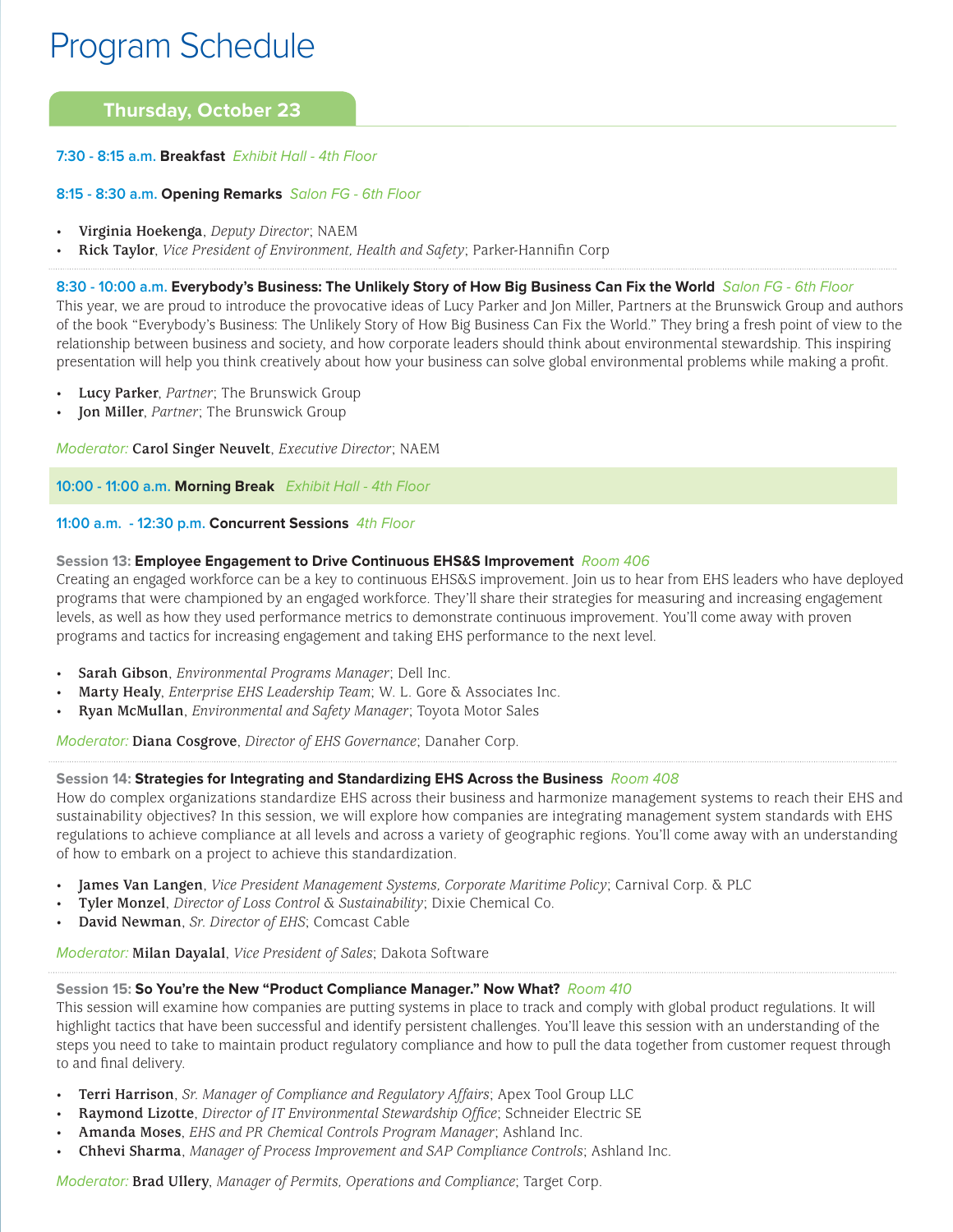# **Thursday, October 23**

# **Session 16: The Next Evolution in Sustainability Management** Room 412

For some companies, the tendency is to develop sustainability initiatives as specific issues arise. The result of this reactive approach may be a program that fails to deliver optimal results. In this session, we will discuss best practice examples from practitioners who have been successful at managing sustainability challenges in a coordinated manner – across the various areas of sustainability as well as in conjunction with traditional EH&S obligations. You will get new ideas for prioritizing issues, leveraging resources, and improving efficiency to optimize sustainability and EH&S management performance.

- **Robert ter Kuile**, *Sr. Director of Sustainability, Global Public Policy*; PepsiCo Inc.
- **Tim Mohin**, *Director of Corporate Responsibility*; Advanced Micro Devices Inc.
- **Natasha Scotnicki**, *Director of Corporate Program*; CERES

Moderator: **Rich Pandullo**, *Director of Sustainability and Environmental Management*; Trinity Consultants

# **12:30 - 1:30 p.m. Business-to-Business Luncheon** Salon FG - 6th Floor

# **1:45 - 3:15 p.m. Concurrent Sessions** 4th Floor

# **Session 17: Developing Today's Talent into Tomorrow's Leaders** Room 406

Most companies today find hiring, developing, and retaining EHS and Sustainability leaders to be a challenge. Often it can take months to find the right person and years to build the experience and skills necessary for the role. Companies must also address the possibility that EHS talent will move to a different role, change companies or retire. This session will explore ways companies attract, develop and retain talent, and identify EHS leaders. Attendees will leave this session with a better understanding of how companies manage their EHS and Sustainability talent pipeline, from recruitment through development of the EHS Leaders of tomorrow.

- **Erin Black**, *Vice President of Environmental, Health and Safety*; Coca Cola Refreshments
- **Mike Gabaly**, *Director of Finance & Business Operations, EES&H*; Lockheed Martin Corp.
- **Tracy Perkins**, *Sr. Manager Americas Environmental Manager*; SABIC Innovative

Moderator: **Lauren Blair**, *EHS Professional*; Caterpillar Inc.

# **Session 18: Engaging Employees and Managing EHS Globally** Room 408

Entering new countries and regions presents many challenges and opportunities for companies, especially from an EHS perspective. From language barriers to lack of available resources, driving responsible EHS and Sustainability programs and engaging employees around your EHS culture is a significant challenge. Attendees will hear how other companies have successfully overcome these common challenges, and what they continue to struggle with.

- **Kisa Adkins Baskin**, *Global Environmental Compliance Program Manager*; Newell Rubbermaid
- **Barry Dambach**, *Sr. Director of EHS*; Alcatel-Lucent
- **Gretchen Digby**, *Director of Global Sustainability Programs*; Ingersoll-Rand Inc.

Moderator: **Chris England**, *Director of Environment, Safety, Health and Security*; Xylem

# **Session 19: Using Leading Indicators to Predict Future Incidents** Room 410

Measuring environment, health and safety performance accurately and reliably is a key ingredient to achieving management support for EHS programs. Business leadership wants metrics that will help them predict future performance and EHS leaders need to know what information to give them. This session will explore how EHS leaders are using leading indicators as proactive measures to drive excellent performance results and have a positive impact on the workforce.

- **John Dony**, *Program Manager*; The Campbell Institute
- **Mitch Mitgang**, *Director of Environment, Safety, Health and Security*; ITT Corp.
- **Anna Pierce**, *EHS Compliance Assurance Manager*; GE Power and Water

Moderator: **David Newman**, *Sr. Director of EHS*; Comcast Cable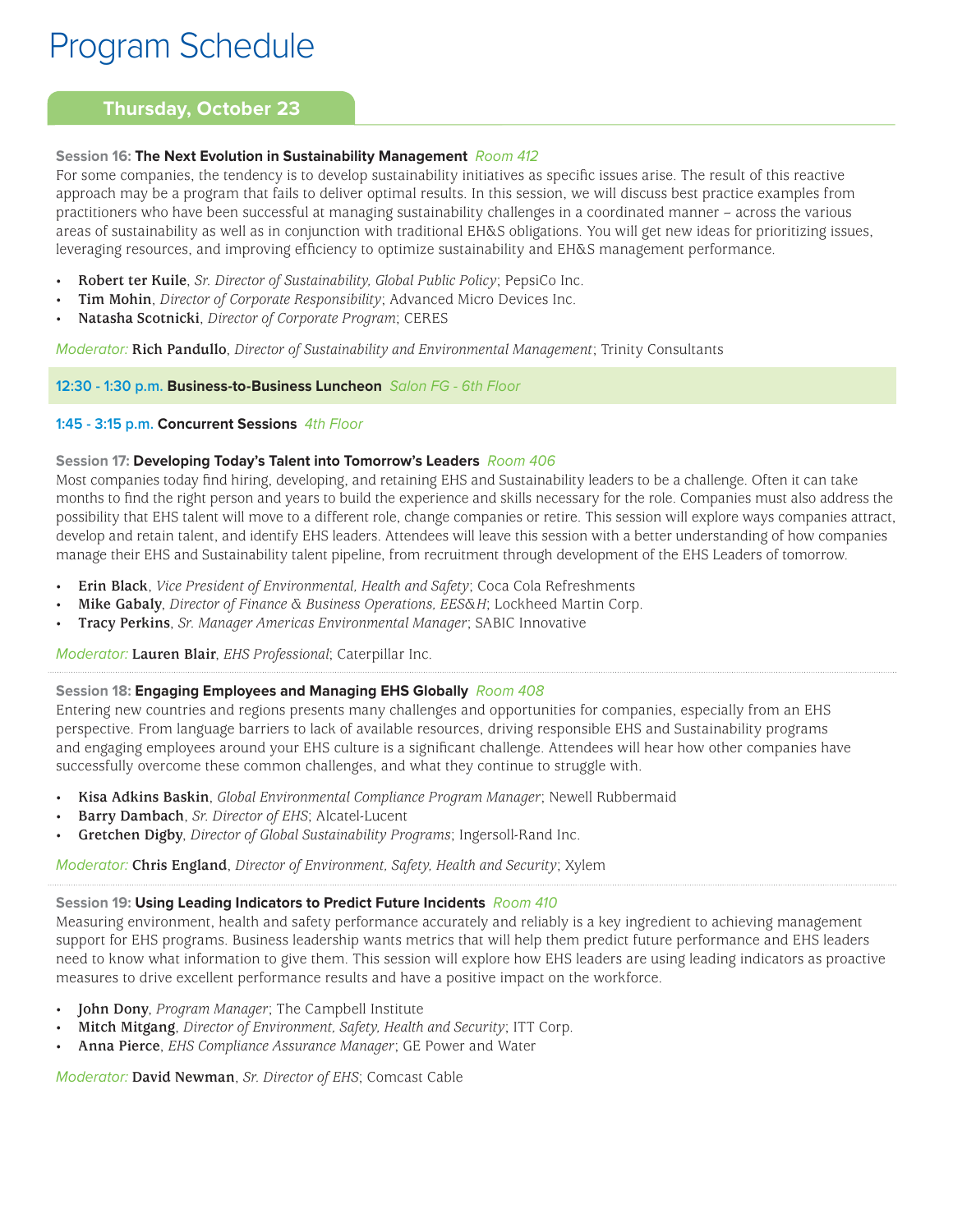# **Thursday, October 23**

# **Session 20: Preparing Your Business for Climate Change** Room 412

The first sentence in the recently released report "*Climate Change Impacts in the United States*" reads: "Climate change, once considered an issue for a distant future, has moved firmly into the present." Climate change has the potential to introduce new business risks that must be understood and managed. In this session, we will explore how companies are assessing climate change risks and what they are doing to develop adaptive management strategies.

- Zach Baumer, *Climate Program Manager*; Office of Sustainability, City of Austin
- **Paul Fleming**, *Manager of Climate Resiliency Group*; Seattle Public Utilities
- **Kate Gordon**, *Vice President and Director of the Climate and Energy Program*; Next Generation

Moderator: **Kevin Conroy**, *Principal and U.S. Manufacturing Sector Lead*; Golder Associates

# **3:15 - 3:45 p.m. Afternoon Break** Ballroom Foyer - 4th Floor

# **3:45 - 5:15 p.m. Leading Without Authority: Tools and Behaviors that Get Results** Salon FG

Environmental health and safety (EHS), and sustainability professionals have a great deal of responsibility, but often don't have the authority to demand change or action. Effective leaders, therefore, must use other tools to get results. With more than 25 years of human resources experience and as the owner of the global EHS Talent Pipeline for Caterpillar, Dodie Gomer will give you a fresh perspective on how you can be a successful influencer. She will share six powerful leadership tools and demonstrate how to apply them to your everyday challenges. Using a peer-to-peer exercise, you will have a chance to practice using these tools and you will walk away from the session better able to influence those around you. You will also create a leadership development plan and connect with a peer advisor you can reach out to for advice in handling difficult leadership situations.

• **Delores (Dodie) Gomer**, *Global EHS Competency Development Supervisor*; Caterpillar

# **5:15 - 5:30 p.m. Closing Remarks** Salon FG - 6th Floor

- **Allen Stegman**, *Forum Program Chair and General Director, Environmental and Hazardous Materials*; BNSF Railway Co.
- **Virginia Hoekenga**, *Deputy Director*; NAEM

**6:30 - 10:00 p.m. Night Out on the Town at Maggie Mae's**